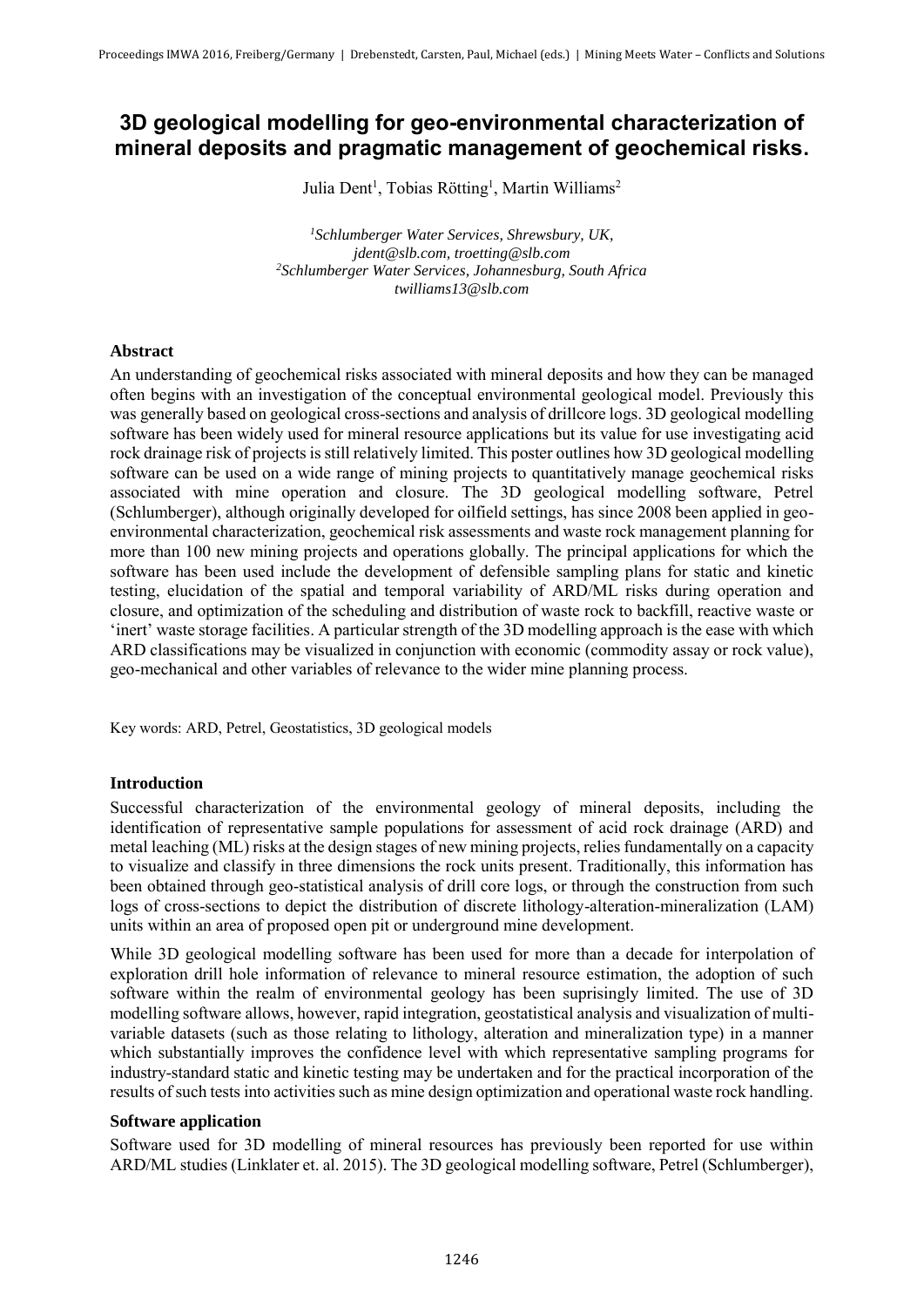although originally developed for oilfield settings, has since 2008 been applied in geo-environmental characterization, geochemical risk assessments and waste rock management planning for more than 100 new mining projects and operations globally. The principal applications for which the software has been used include:

- Statistical interrogation of geological block models in conjunction with mine plans (for example, annual pit shells) to develop defensible sampling plans for static and kinetic testing.
- Incorporation of ARD/ML classification systems into geological block models, thus allowing the spatial and temporal variability of ARD/ML risks to be elucidated when interrogated in conjunction with mine plan information (for example annual pit shells as shown in Figure 1).
- Dynamic calculation of changes in the magnitude of ARD/ML risks during progressive inundation of open pit and underground mines at closure.
- Optimization of the scheduling and distribution of waste rock to backfill, reactive waste or 'inert' waste storage facilities through mine life, based on differential ARD/ML classifications.

In many instances, the incorporation of ARD/ML classifications into a 3D geological model can be performed on the basis of only one variable (for example sulphide S, see Figure 2). However, Petrel has also been applied for complex situations in which waste rock behaviour is a function of multiple variables. A particular strength of the 3D modelling approach is the ease with which ARD classifications may be visualized in conjunction with economic (commodity assay or rock value), geo-mechanical and other variables of relevance to the wider mine planning process. This effecivtively enables coupling of ARD/ML studies with resource models, pit design and mine scheduling tools. Ultimately, the benefit of this approach has been an improved awareness of the risks associated with ARD/ML throughout the life of mining projects, and an improved capacity to pro-actively avert or mitigate.



*Figure 1 3D representation of a pit shell defined by geochemical kinetic tests*